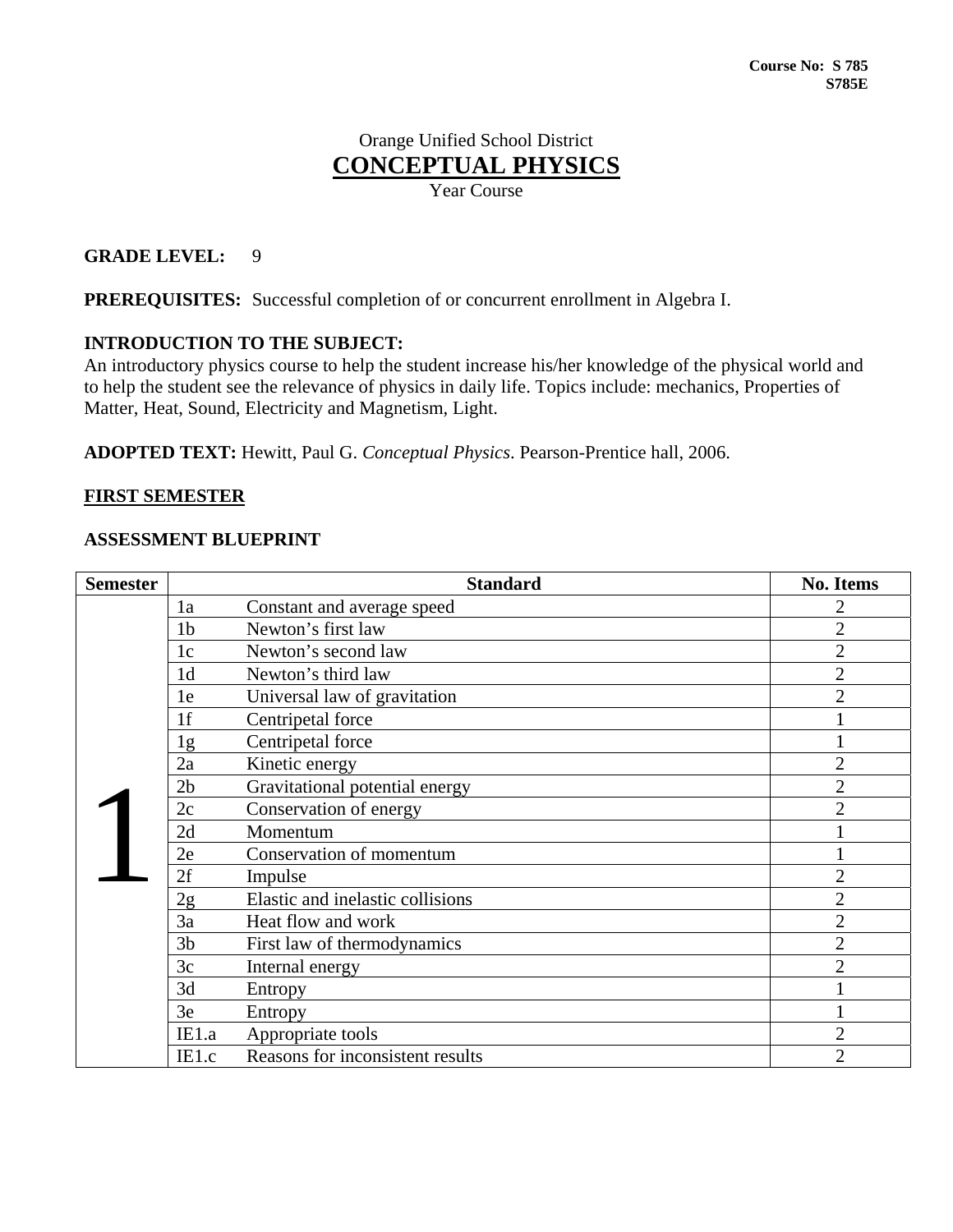# **COURSE OVERVIEW AND APPROXIMATE UNIT TIME ALLOTMENTS:**

#### I. Introduction to Physics 1

**Essential Learning: Students will apply the scientific method to problem solving and laboratory exercises.** 

| <b>Topic</b>                  | <b>Text</b>    | <b>Standards</b>           |
|-------------------------------|----------------|----------------------------|
| Meaning of physics            | Ch. $1.1, 1.5$ |                            |
| B. Scientific method          | Ch. 1.3        | I&E a, b, c, d, e, f, g, l |
| <b>Mathematics of physics</b> | Ch 1.2         |                            |

*WEEKS* 

#### II. Motion 4

## **Essential Learning: Students will solve problems involving displacement, velocity, and acceleration.**

| Topic                  | Text        | <b>Standards</b> |
|------------------------|-------------|------------------|
| Describing motion      | Դհ          | l a              |
| <b>Vectors</b>         | $Ch. 3.1-3$ |                  |
| Two-dimensional motion | Ch 34       | 1 i *            |

#### III. Forces 4

**Essential Learning: Students will apply Newton's laws of motion to solve problems.** 

|           | <b>Topic</b>          | <b>Text</b> | <b>Standards</b> |
|-----------|-----------------------|-------------|------------------|
| A.        | Forces                | Դհ          | 1b, 1c, 1d, 1f,  |
| <b>B.</b> | Universal gravitation |             |                  |

## IV. Conservation of Energy and Momentum 6

# **Essential Learning: Students will apply conservation of energy and momentum to solve problems.**

| Topic                                    | Text        | <b>Standards</b> |
|------------------------------------------|-------------|------------------|
| A. Conservation of momentum (collisions) | $Ch. 7.1-5$ | 2d, 2e, 2f, 2g   |
| B. Energy, work and power                | $Ch. 8.1-5$ | $2a, 2b, 2h^*$   |
| C. Conservation of energy                | Ch. 8.6     | 2c, 2g           |

## V. Heat and Thermodynamics 2

## **Essential Learning: Students will know that energy cannot be created or destroyed, but may be transferred to the environment as heat.**

| Topic                          | Text         | <b>Standards</b> |
|--------------------------------|--------------|------------------|
| Temperature and thermal energy | $Ch. 21.1-6$ | 3a, 3c           |
| Laws of thermodynamics         | $Ch. 24.1-5$ | 3h               |
| Entropy                        | $Ch$ 24.6-7  | 3d, 3e, $3f^*$   |

## VI. Review and Assessment 1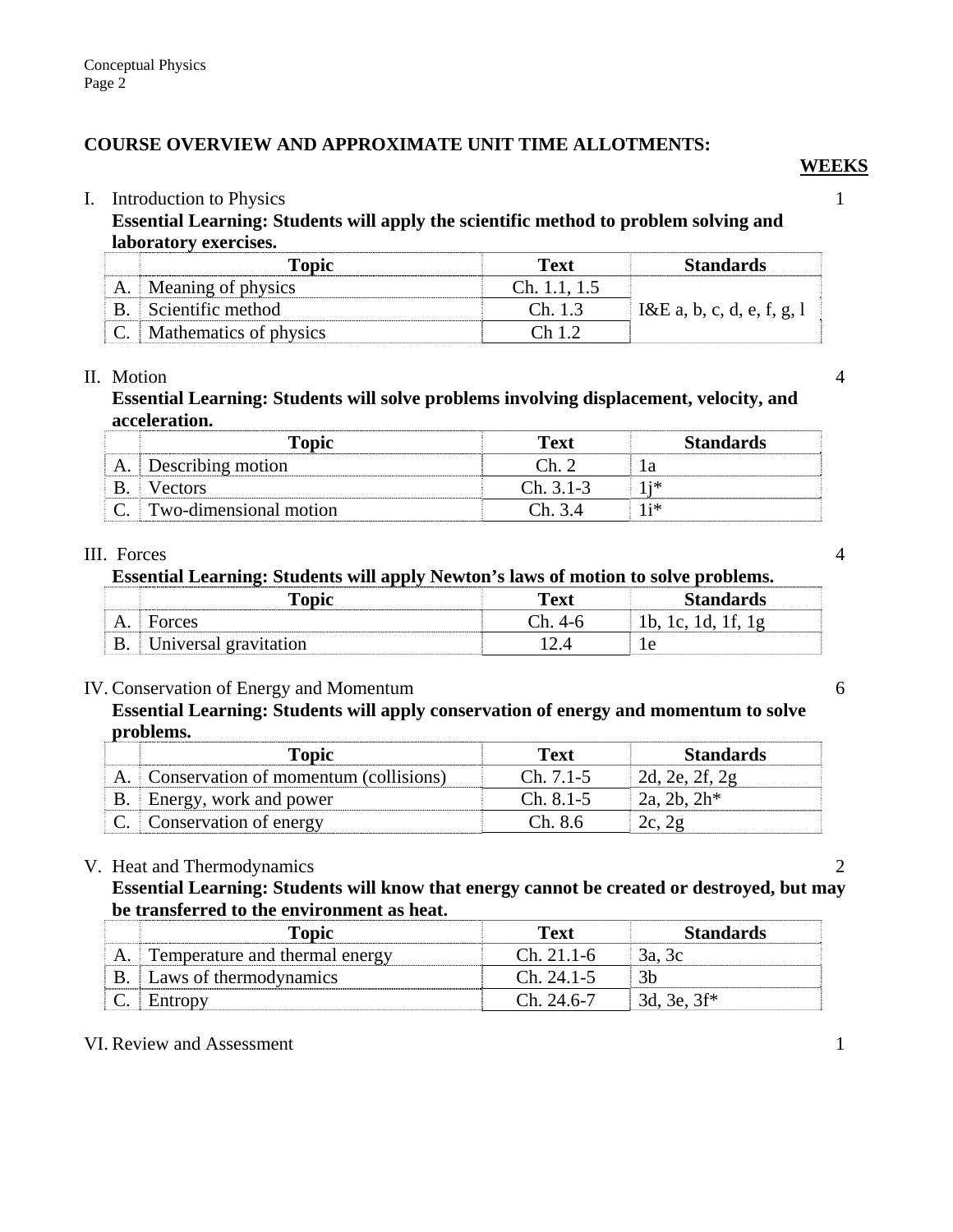#### **SECOND SEMESTER**

## **ASSESSMENT BLUEPRINT**

| <b>Semester</b> | <b>Standard</b>                             | <b>No. Items</b> |
|-----------------|---------------------------------------------|------------------|
|                 | Waves transfer energy<br>4a                 |                  |
|                 | Transverse and longitudinal waves<br>4b     | 2                |
|                 | Wavelength, frequency, and wave speed<br>4c | $\mathfrak{D}$   |
|                 | Sound waves<br>4d                           | $\mathfrak{D}$   |
|                 | Electromagnetic waves<br>4e                 | 2                |
|                 | Wave properties<br>4f                       | 3                |
|                 | DC circuits<br>5a                           | 2                |
|                 | 5b<br>Ohm's law problems                    | っ                |
|                 | 5c<br>Electric power                        | っ                |
|                 | 5d<br><b>Transistors</b>                    |                  |
|                 | Electric fields<br>5e                       |                  |
|                 | 5f<br>Sources of magnetic fields            |                  |
|                 | Direction of magnetic fields<br>5g          |                  |
|                 | <b>Electrical induction</b><br>5h           |                  |
|                 | 5i<br>Plasma                                |                  |

#### I. Waves 3

# **Essential Learning: Students will use the characteristic properties of waves to solve problems.**

| Topic                                          | Text         | <b>Standards</b> |  |
|------------------------------------------------|--------------|------------------|--|
| Wave properties and behavior                   | $Ch. 25.2-8$ | 4a, 4b, 4c       |  |
| Sound                                          | Ch. 26       | 4d. 4f           |  |
| C. Light (reflection, refraction, diffraction) | Ch. 27, 31.2 | 4e, 4f           |  |

#### II. Electric and Magnetic Phenomena 6

**Essential Learning: Students will use the characteristics of electric and magnetic phenomena to solve problems.** 

|    | <b>Topic</b>              | <b>Text</b> | <b>Standards</b> |
|----|---------------------------|-------------|------------------|
|    | Static electricity        | Ch. 32      | 5i               |
|    | Electric fields           | Ch. 33.1-2  | 5e               |
|    | C. Circuits and Ohm's law | Ch. 34, 35  | 5a, 5b, 5c, 5d   |
|    | D.   Magnetic fields      | Ch. 36      | 5f, 5g           |
| Е. | Electromagnetic induction | $Ch$ 37     | 5h               |

III. CST Review and CST 2

IV. Projects and topics at teacher discretion 7

# **DATE OF CONTENT REVISION:** March 2011

# **DATE OF BOARD APPROVAL:** June 14, 2001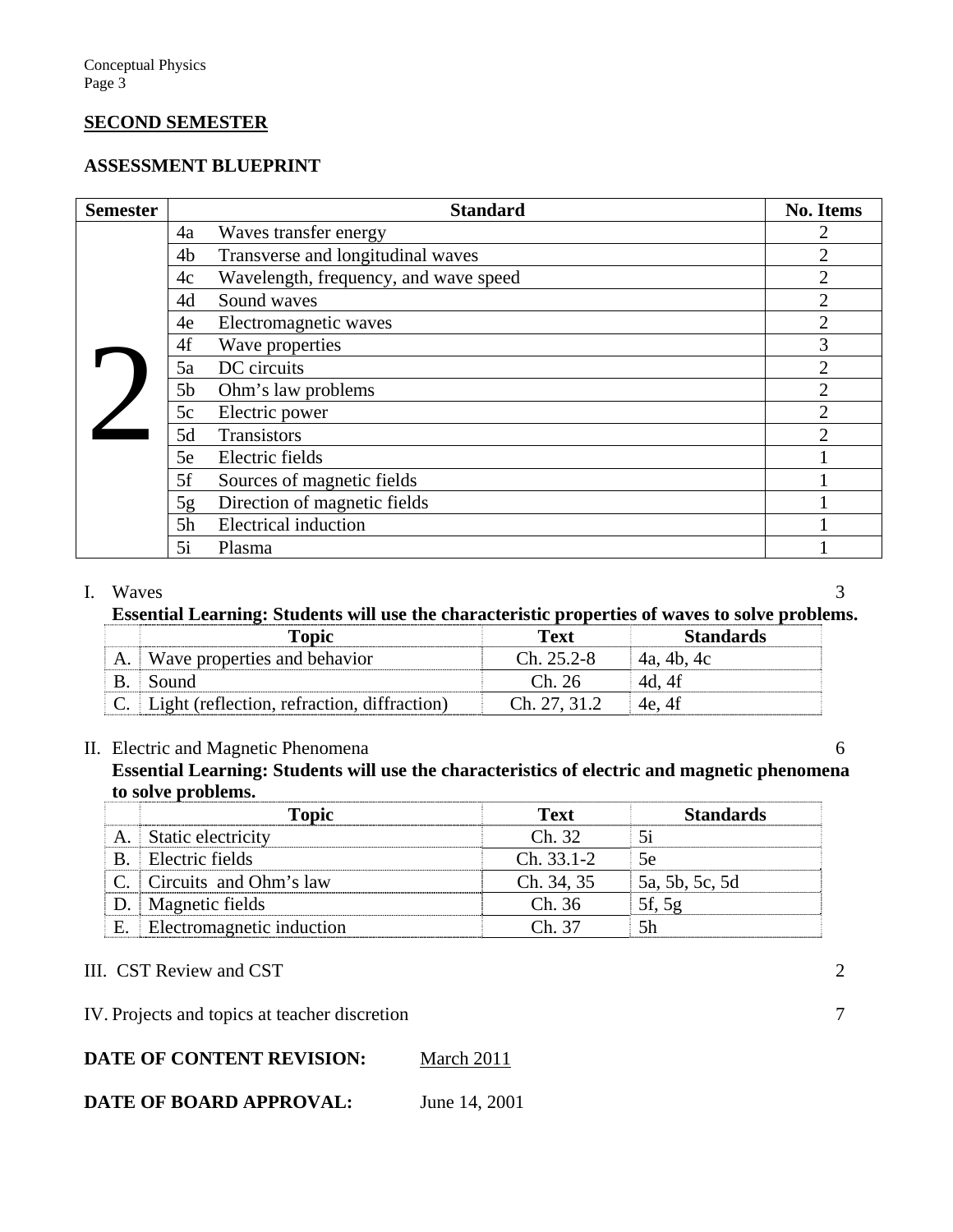| <b>CALIFORNIA CONTENT STANDARDS: PHYSICS</b>                                                                                                                                                                                                                           | # of<br><b>Items</b> | $\frac{0}{0}$ |
|------------------------------------------------------------------------------------------------------------------------------------------------------------------------------------------------------------------------------------------------------------------------|----------------------|---------------|
| <b>Motion and Forces</b>                                                                                                                                                                                                                                               | 12                   | 20.0%         |
| 1. Newton's laws predict the motion of most objects. As a basis for<br>understanding this concept:                                                                                                                                                                     |                      |               |
| a. Students know how to solve problems that involve constant speed and<br>average speed.                                                                                                                                                                               | $\overline{2}$       |               |
| b. Students know that when forces are balanced, no acceleration occurs;<br>thus an object continues to move at a constant speed or stays at rest<br>(Newton's first law).                                                                                              | $\overline{2}$       |               |
| c. Students know how to apply the law F=ma to solve one-dimensional<br>motion problems that involve constant forces (Newton's second law).                                                                                                                             | $\overline{2}$       |               |
| d. Students know that when one object exerts a force on a second object, the<br>second object always exerts a force of equal magnitude and in the<br>opposite direction (Newton's third law).                                                                          | $\overline{2}$       |               |
| e. Students know the relationship between the universal law of gravitation<br>and the effect of gravity on an object at the surface of Earth.                                                                                                                          | $\overline{2}$       |               |
| f. Students know applying a force to an object perpendicular to the direction<br>of its motion causes the object to change direction but not speed (e.g.,<br>Earth's gravitational force causes a satellite in a circular orbit to change<br>direction but not speed). | 1                    |               |
| g. Students know circular motion requires the application of a constant force<br>directed toward the center of the circle.                                                                                                                                             | 1                    |               |
| h.* Students know Newton's laws are not exact but provide very good<br>approximations unless an object is moving close to the speed of light or is<br>small enough that quantum effects are important.                                                                 | NA*                  |               |
| i. *Students know how to solve two-dimensional trajectory problems.                                                                                                                                                                                                    | NA*                  |               |
| j. *Students know how to resolve two-dimensional vectors into their<br>components and calculate the magnitude and direction of a vector from its<br>components.                                                                                                        | NA*                  |               |
| k. *Students know how to solve two-dimensional problems involving balanced<br>forces (statics).                                                                                                                                                                        | NA*                  |               |
| I. *Students know how to solve problems in circular motion by using the<br>formula for centripetal acceleration in the following form: $a = v^2/r$ .                                                                                                                   | NA*                  |               |
| m.* Students know how to solve problems involving the forces between two<br>electric charges at a distance (Coulomb's law) or the forces between two<br>masses at a distance (universal gravitation).                                                                  | NA*                  |               |
| <b>Conservation of Energy and Momentum</b>                                                                                                                                                                                                                             | 12                   | 20.0%         |
| 2. The laws of conservation of energy and momentum provide a way to<br>predict and describe the movement of objects. As a basis for<br>understanding this concept:                                                                                                     |                      |               |
| a. Students know how to calculate kinetic energy by using the formula<br>$E=(1/2)mv^2$ .                                                                                                                                                                               | 2                    |               |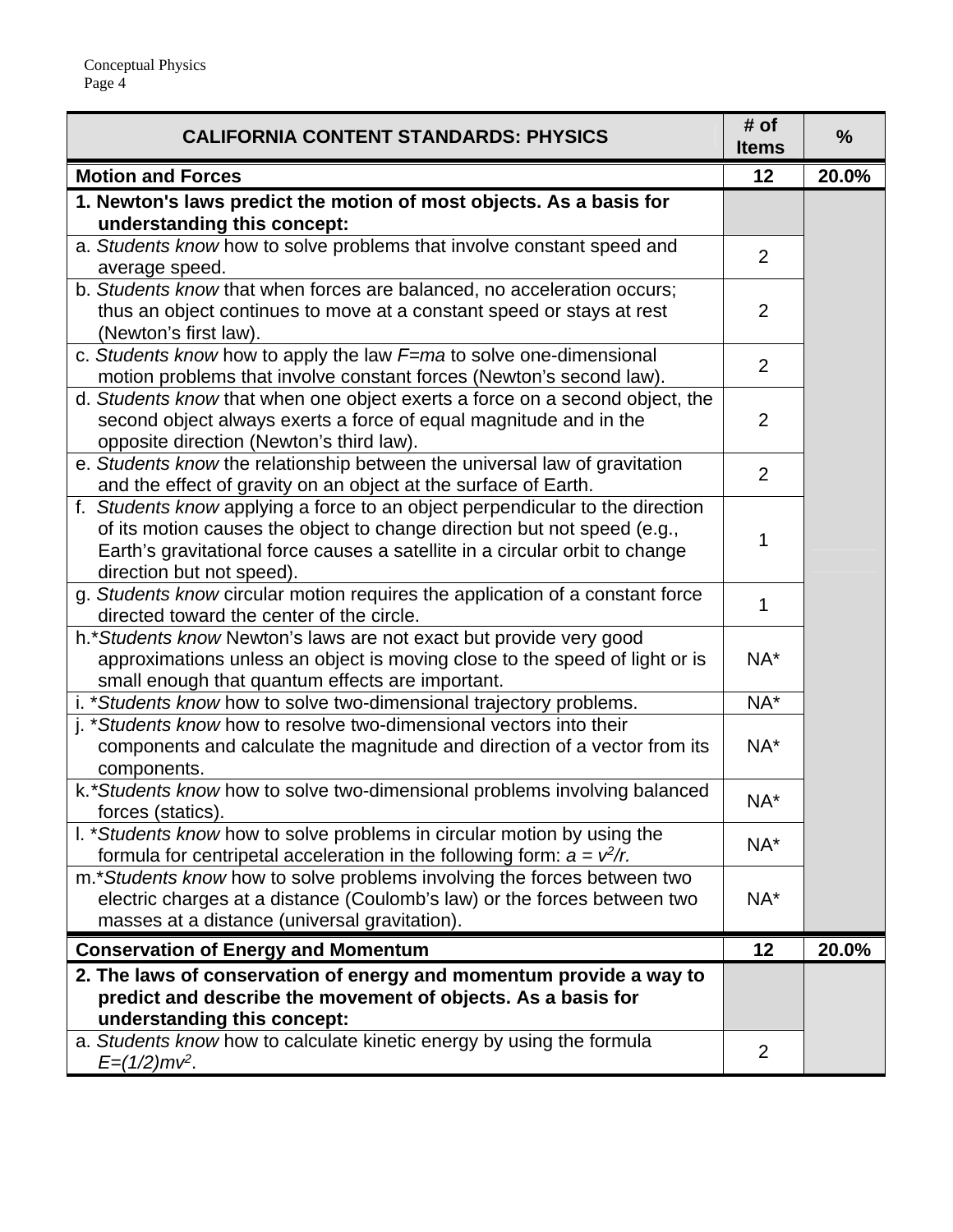| <b>CALIFORNIA CONTENT STANDARDS: PHYSICS</b>                                                                                                                                                                                                                                                                         | # of<br><b>Items</b> | $\frac{0}{0}$ |
|----------------------------------------------------------------------------------------------------------------------------------------------------------------------------------------------------------------------------------------------------------------------------------------------------------------------|----------------------|---------------|
| b. Students know how to calculate changes in gravitational potential energy<br>near Earth by using the formula (change in potential energy) = $mgh$ (h is<br>the change in the elevation).                                                                                                                           | $\overline{2}$       |               |
| c. Students know how to solve problems involving conservation of energy in<br>simple systems, such as falling objects.                                                                                                                                                                                               | $\overline{2}$       |               |
| d. Students know how to calculate momentum as the product mv.                                                                                                                                                                                                                                                        | 1                    |               |
| e. Students know momentum is a separately conserved quantity different<br>from energy.                                                                                                                                                                                                                               | 1                    |               |
| f. Students know an unbalanced force on an object produces a change in its<br>momentum.                                                                                                                                                                                                                              | $\overline{2}$       |               |
| g. Students know how to solve problems involving elastic and inelastic<br>collisions in one dimension by using the principles of conservation of<br>momentum and energy.                                                                                                                                             | $\overline{2}$       |               |
| h.* Students know how to solve problems involving conservation of energy in<br>simple systems with various sources of potential energy, such as<br>capacitors and springs.                                                                                                                                           | NA*                  |               |
| <b>Heat and Thermodynamics</b>                                                                                                                                                                                                                                                                                       | 9                    | 15.0%         |
| 3. Energy cannot be created or destroyed, although in many processes<br>energy is transferred to the environment as heat. As a basis for<br>understanding this concept:                                                                                                                                              |                      |               |
| a. Students know heat flow and work are two forms of energy transfer<br>between systems.                                                                                                                                                                                                                             | $\overline{2}$       |               |
| b. Students know that the work done by a heat engine that is working in a<br>cycle is the difference between the heat flow into the engine at high<br>temperature and the heat flow out at a lower temperature (first law of<br>thermodynamics) and that this is an example of the law of conservation of<br>energy. | $\overline{2}$       |               |
| c. Students know the internal energy of an object includes the energy of<br>random motion of the object's atoms and molecules, often referred to as<br>thermal energy. The greater the temperature of the object, the greater the<br>energy of motion of the atoms and molecules that make up the object.            | $\overline{2}$       |               |
| d. Students know that most processes tend to decrease the order of a<br>system over time and that energy levels are eventually distributed<br>uniformly.                                                                                                                                                             | $\overline{2}$       |               |
| e. Students know that entropy is a quantity that measures the order or<br>disorder of a system and that this quantity is larger for a more disordered<br>system.                                                                                                                                                     | 1                    |               |
| f. *Students know the statement "Entropy tends to increase" is a law of<br>statistical probability that governs all closed systems (second law of<br>thermodynamics).                                                                                                                                                | NA*                  |               |
| g.*Students know how to solve problems involving heat flow, work, and<br>efficiency in a heat engine and know that all real engines lose some heat<br>to their surroundings.                                                                                                                                         | NA*                  |               |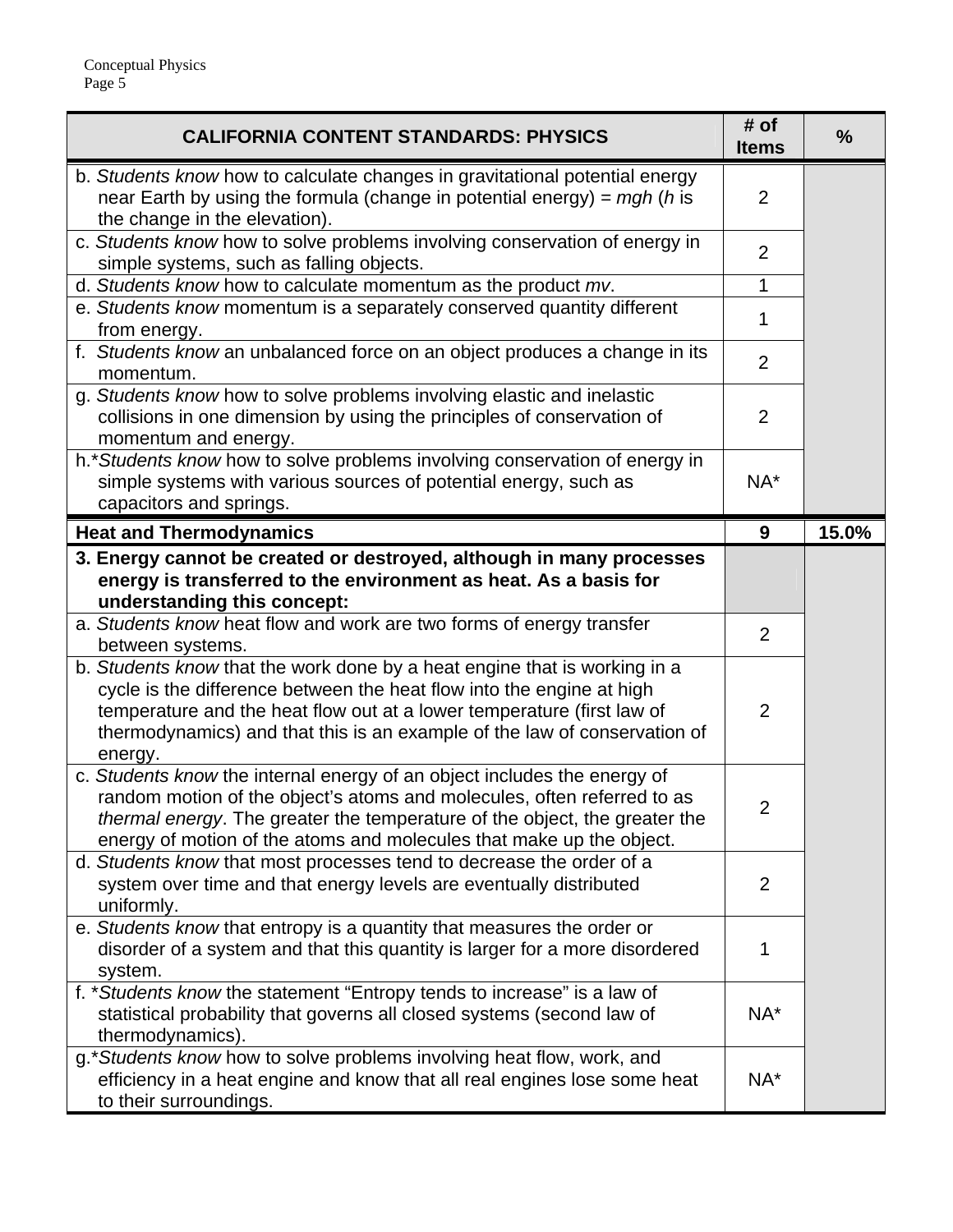| <b>CALIFORNIA CONTENT STANDARDS: PHYSICS</b>                                                                                                                                                                                                                                              | # of<br><b>Items</b> | $\frac{0}{0}$ |
|-------------------------------------------------------------------------------------------------------------------------------------------------------------------------------------------------------------------------------------------------------------------------------------------|----------------------|---------------|
| <b>Waves</b>                                                                                                                                                                                                                                                                              | 10                   | 16.7%         |
| 4. Waves have characteristic properties that do not depend on the type<br>of wave. As a basis for understanding this concept:                                                                                                                                                             |                      |               |
| a. Students know waves carry energy from one place to another.                                                                                                                                                                                                                            | $\overline{2}$       |               |
| b. Students know how to identify transverse and longitudinal waves in                                                                                                                                                                                                                     |                      |               |
| mechanical media, such as springs and ropes, and on the earth (seismic<br>waves).                                                                                                                                                                                                         | 2                    |               |
| c. Students know how to solve problems involving wavelength, frequency,<br>and wave speed.                                                                                                                                                                                                | 2                    |               |
| d. Students know sound is a longitudinal wave whose speed depends on the<br>properties of the medium in which it propagates.                                                                                                                                                              | 1                    |               |
| e. Students know radio waves, light, and X-rays are different wavelength<br>bands in the spectrum of electromagnetic waves whose speed in a<br>vacuum is approximately 3 x 10 <sup>8</sup> m/s (186,000 miles/second).                                                                    | 1                    |               |
| f. Students know how to identify the characteristic properties of waves:<br>interference (beats), diffraction, refraction, Doppler effect, and polarization.                                                                                                                              | $\overline{2}$       |               |
| <b>Electric and Magnetic Phenomena</b>                                                                                                                                                                                                                                                    | 11                   | 18.3%         |
| 5. Electric and magnetic phenomena are related and have many                                                                                                                                                                                                                              |                      |               |
| practical applications. As a basis for understanding this concept:                                                                                                                                                                                                                        |                      |               |
| a. Students know how to predict the voltage or current in simple direct current                                                                                                                                                                                                           |                      |               |
| (DC) electric circuits constructed from batteries, wires, resistors, and                                                                                                                                                                                                                  | 2                    |               |
| capacitors.                                                                                                                                                                                                                                                                               |                      |               |
| b. Students know how to solve problems involving Ohm's law.                                                                                                                                                                                                                               | $\overline{2}$       |               |
| c. Students know any resistive element in a DC circuit dissipates energy,<br>which heats the resistor. Students can calculate the power (rate of energy<br>dissipation) in any resistive circuit element by using the formula Power =<br>IR (potential difference) x I (current) = $PR$ . | 1                    |               |
| d. Students know the properties of transistors and the role of transistors in<br>electric circuits.                                                                                                                                                                                       | 1                    |               |
| e. Students know charged particles are sources of electric fields and are<br>subject to the forces of the electric fields from other charges.                                                                                                                                             | 1                    |               |
| f. Students know magnetic materials and electric currents (moving electric<br>charges) are sources of magnetic fields and are subject to forces arising<br>from the magnetic fields of other sources.                                                                                     | 1                    |               |
| g. Students know how to determine the direction of a magnetic field produced                                                                                                                                                                                                              | 1                    |               |
| by a current flowing in a straight wire or in a coil.                                                                                                                                                                                                                                     |                      |               |
| h. Students know changing magnetic fields produce electric fields, thereby<br>inducing currents in nearby conductors.                                                                                                                                                                     | 1                    |               |
| i. Students know plasmas, the fourth state of matter, contain ions or free<br>electrons or both and conduct electricity.                                                                                                                                                                  | 1                    |               |
| j.*Students know electric and magnetic fields contain energy and act as<br>vector force fields.                                                                                                                                                                                           | NA*                  |               |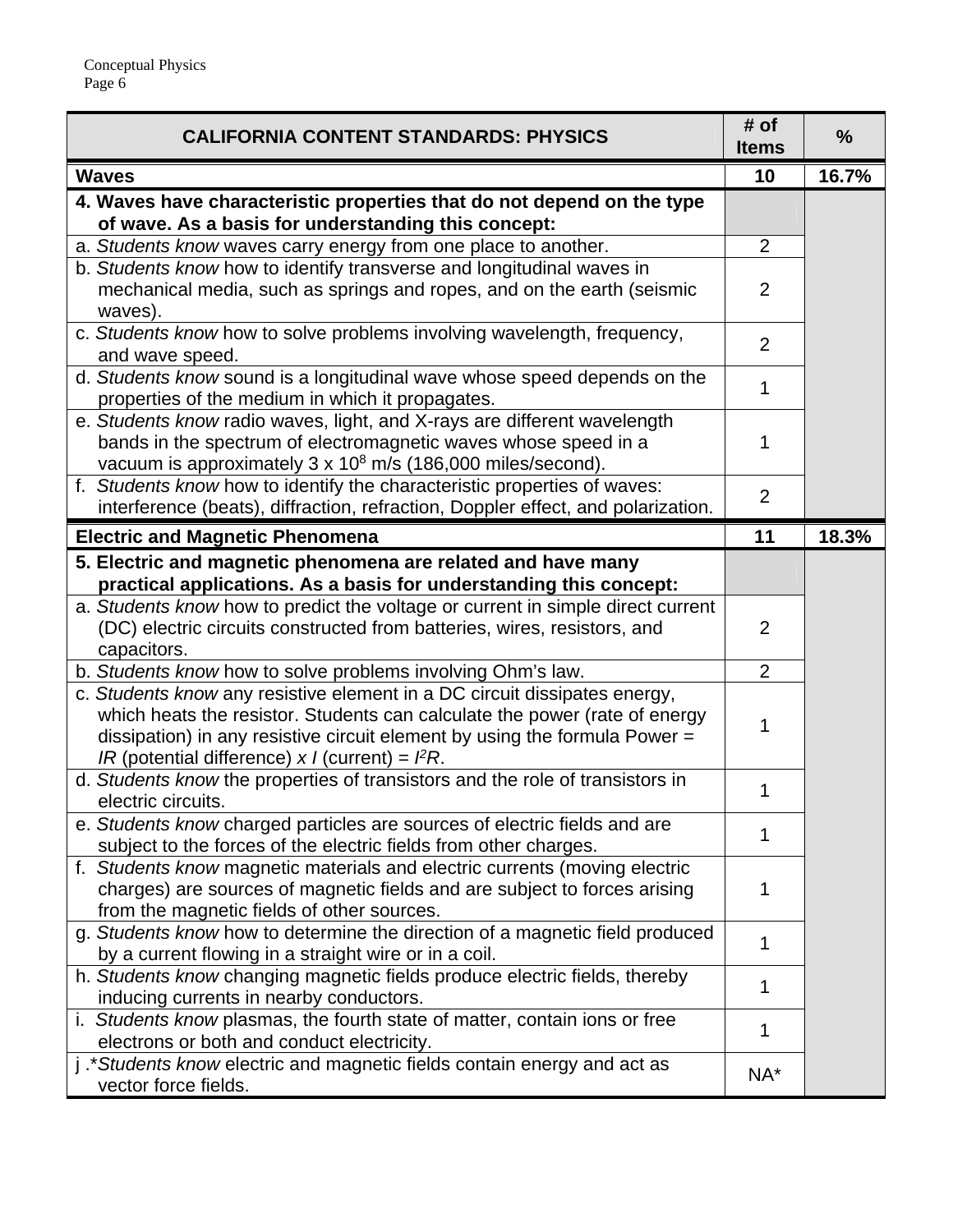| <b>CALIFORNIA CONTENT STANDARDS: PHYSICS</b>                                                                                                                                                                                                                                                                                                                                                                                                                        | # of<br><b>Items</b> | $\frac{0}{0}$ |
|---------------------------------------------------------------------------------------------------------------------------------------------------------------------------------------------------------------------------------------------------------------------------------------------------------------------------------------------------------------------------------------------------------------------------------------------------------------------|----------------------|---------------|
| k. *Students know the force on a charged particle in an electric field is $qE$ ,<br>where $E$ is the electric field at the position of the particle and $q$ is the<br>charge of the particle.                                                                                                                                                                                                                                                                       | NA*                  |               |
| I. *Students know how to calculate the electric field resulting from a point<br>charge.                                                                                                                                                                                                                                                                                                                                                                             | NA*                  |               |
| m.*Students know static electric fields have as their source some<br>arrangement of electric charges.                                                                                                                                                                                                                                                                                                                                                               | NA*                  |               |
| n.* Students know the magnitude of the force on a moving particle (with<br>charge q) in a magnetic field is $qvB\sin(a)$ , where a is the angle between v<br>and $B$ ( $v$ and $B$ are the magnitudes of vectors $v$ and $B$ , respectively), and<br>students use the right-hand rule to find the direction of this force.                                                                                                                                          | NA*                  |               |
| o. * Students know how to apply the concepts of electrical and gravitational<br>potential energy to solve problems involving conservation of energy.                                                                                                                                                                                                                                                                                                                | NA*                  |               |
| <b>INVESTIGATION AND EXPERIMENTATION</b>                                                                                                                                                                                                                                                                                                                                                                                                                            | 6                    | 10.0%         |
| 1. Scientific progress is made by asking meaningful questions and<br>conducting careful investigations. As a basis for understanding this<br>concept and addressing the content in the other four strands,<br>students should develop their own questions and perform<br>investigations. Students will:<br>a. Select and use appropriate tools and technology (such as computer-linked<br>probes, spreadsheets, and graphing calculators) to perform tests, collect |                      |               |
| data, analyze relationships, and display data.<br>b. Identify and communicate sources of unavoidable experimental error.<br>c. Identify possible reasons for inconsistent results, such as sources of error                                                                                                                                                                                                                                                         |                      |               |
| or uncontrolled conditions.<br>d. Formulate explanations by using logic and evidence.<br>e. Solve scientific problems by using quadratic equations and simple                                                                                                                                                                                                                                                                                                       |                      |               |
| trigonometric, exponential, and logarithmic functions.<br>Distinguish between hypothesis and theory as scientific terms.<br>g. Recognize the usefulness and limitations of models and theories as<br>scientific representations of reality.                                                                                                                                                                                                                         |                      |               |
| h. Read and interpret topographic and geologic maps.<br>i. Analyze the locations, sequences, or time intervals that are characteristic<br>of natural phenomena (e.g., relative ages of rocks, locations of planets<br>over time, and succession of species in an ecosystem).                                                                                                                                                                                        |                      |               |
| j. Recognize the issues of statistical variability and the need for controlled<br>tests.<br>k. Recognize the cumulative nature of scientific evidence.                                                                                                                                                                                                                                                                                                              |                      |               |
| I. Analyze situations and solve problems that require combining and applying<br>concepts from more than one area of science.                                                                                                                                                                                                                                                                                                                                        |                      |               |